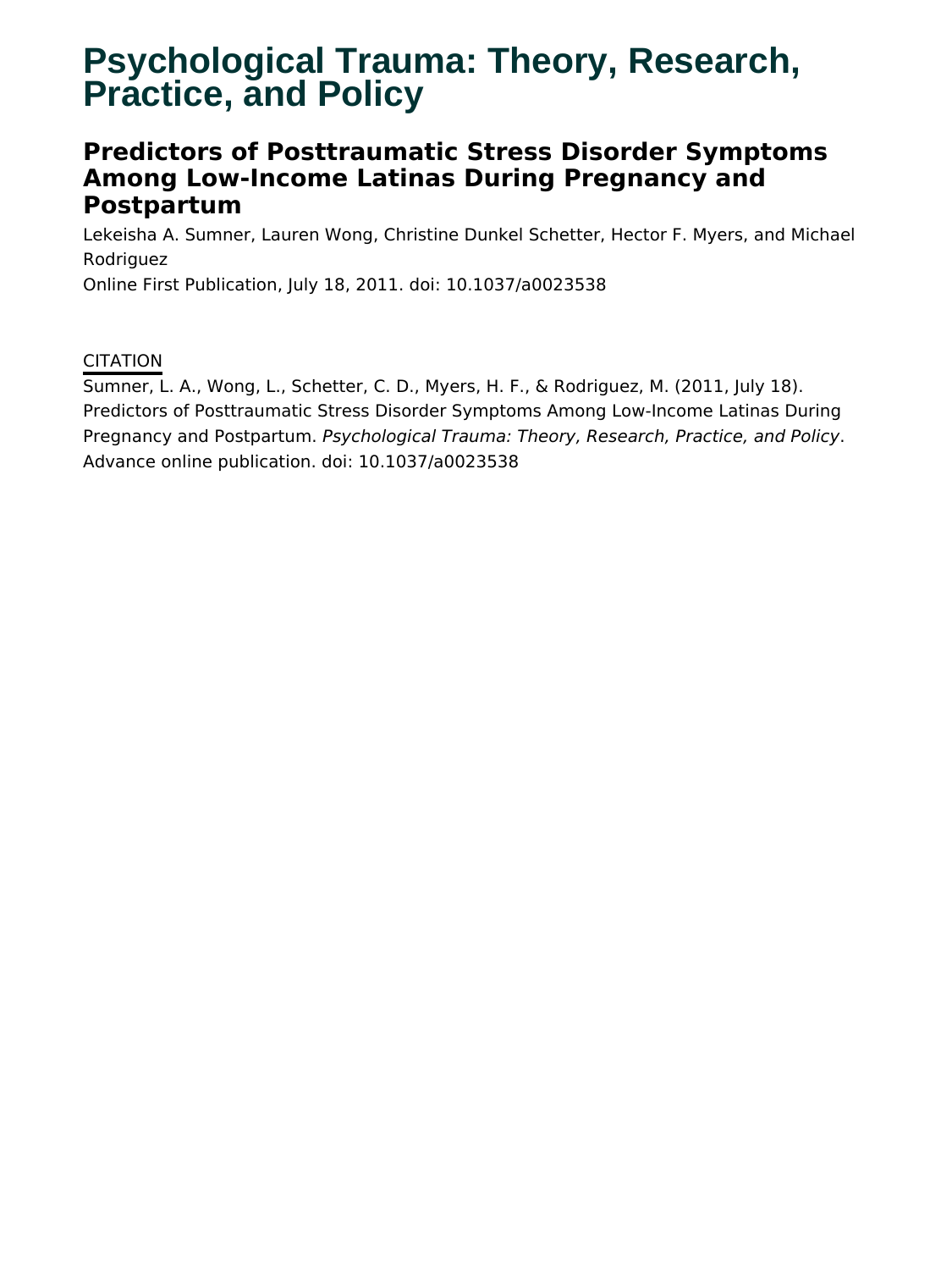# Predictors of Posttraumatic Stress Disorder Symptoms Among Low-Income Latinas During Pregnancy and Postpartum

Lekeisha A. Sumner University of California, Los Angeles, and Alliant International University

Lauren Wong, Christine Dunkel Schetter, Hector F. Myers, and Michael Rodriguez University of California, Los Angeles

This longitudinal study assessed the contributions of psychosocial factors to symptoms of posttraumatic stress disorder (PTSD) during pregnancy and at 7 and 13 months postpartum in a sample of 206 low-income Latinas receiving prenatal services. Bilingual interviewers administered semistructured interviews that assessed sociodemographic characteristics (income, age, marital status, acculturation) and psychosocial factors (intimate partner violence (IPV), other lifetime trauma, depressive symptoms, and social support). Hierarchical linear regression analyses were conducted at each of the 3 time points in pregnancy and postpartum to identify the best predictors of PTSD symptoms. Results revealed that low-income, depressive symptoms and a history of other lifetime trauma were associated with symptoms of PTSD during pregnancy. After controlling for PTSD symptoms at baseline, PTSD symptoms at 7 months postpartum were associated with depressive symptoms, low perceived social support, and IPV history, but not history of other trauma. After controlling for PTSD symptoms at 7 months postpartum, PTSD symptoms at 13 months were associated with depressive symptoms and IPV. Screening for depressive symptoms and noninterpersonal trauma history in early pregnancy and for depressive symptoms, IPV, and social support postpartum in low-income Latina women may aid in identifying those at heightened risk for mental distress.

*Keywords:* trauma, intimate partner violence, depression, PTSD, Latinas

Symptoms of posttraumatic stress disorder (PTSD) are widely reported during pregnancy and the postpartum time periods, with low-income ethnic women at particularly high risk (Loveland Cook et al., 2004). PTSD symptoms during pregnancy and postpartum periods are associated with adverse perinatal risk behaviors, psychiatric comorbidity, and other adverse maternal and neonatal outcomes (Morland et al., 2007; Seng, Low, Sperlich, Ronis, & Liberzon, 2009; Smith, Poschman, Cavaleri, Howell, & Yonkers, 2006; Sumner et al., 2010; Yehuda et al., 2005). Despite

This research was supported by *Proyecto CUNA: Outcomes for IPV: Patient and Provider Perspective (Supplemental)*, 2002–2004; Department of Health and Human Services/Agency for Health Research and Quality (DHHS/AHRQ), No. 7 R01 HS11104; National Institute of Mental Health (NIMH) grant MH07345 to the University of California, Los Angeles (UCLA), UCLA Center for Culture, Trauma, and Mental Health Disparities; NIMH training grant T32 MH1714; the Pittsburgh Mind–Body Center (National Institutes of Health grants HL076852 and HL076858); and the UCLA Friends of the Semel Institute.

Correspondence concerning this article should be addressed to Lekeisha A. Sumner, Department of Psychiatry and Biobehavioral Sciences, University of California, Los Angeles, 760 Westwood Plaza, Los Angeles, CA 90095. E-mail: LSumner@UCLA.edu; LSumner@Alliant.edu

such compelling empirical evidence, few studies have examined the psychosocial factors that contribute to risk for PTSD symptoms during these time periods. Even fewer studies have addressed psychosocial risks for PTSD symptoms in pregnancies of ethnic women, including low-income, immigrant Latinas who may be especially vulnerable to developing PTSD symptoms because of heightened risk for exposure to violence and some chronic stressors in comparison with other groups (Pole, Best, Metzler, & Marmar, 2005). Thus, increased empirical attention to determining the psychosocial factors that contribute to symptoms of PTSD in women at increased risk for mental distress has been emphasized (Morland et al., 2007; Rodriguez, Heilemann, Ang, Nevarez, & Mangione, 2008). To address this gap in the literature, the present study investigated psychosocial factors that have been associated with enhanced risk for symptoms of PTSD during pregnancy and at two time points postpartum among low-income Latinas.

Latinos compose a growing segment of the U.S. population (Ortega, Rosenheck, Alegria, & Desai, 2000). Latinos constitute approximately 13% of the U.S. population, have higher parity rates in relation to other ethnic groups in the U.S., and are more likely to live in poverty than are Whites (Ramirez & de la Cruz, 2002). In 2007, Latinos accounted for slightly more than one million of the roughly 4.3 million births in the United States, with women of Mexican descent accounting for the majority of Latina births (Hamilton, Martin, & Ventura, 2007). Moreover, 40% of Latinas are foreign-born and as noted previously, Latino ethnicity may be associated with increased risk of PTSD symptoms (Galea et al., 2002). Although the psychosocial predictors of PTSD among Latinas during pregnancy and postpartum are largely unknown, one cross-sectional study of U.S. and foreign-born low-income,

Lekeisha A. Sumner, David Geffen School of Medicine, Department of Psychiatry and Biobehavioral Sciences, University of California, Los Angeles, and Department of Psychology, Alliant International University, Los Angeles, California; Lauren H. Wong, Christine Dunkel Schetter, and Hector F. Myers, Department of Psychology, University of California, Los Angeles, California; and Michael Rodriguez, Department of Family Medicine, University of California, Los Angeles, California.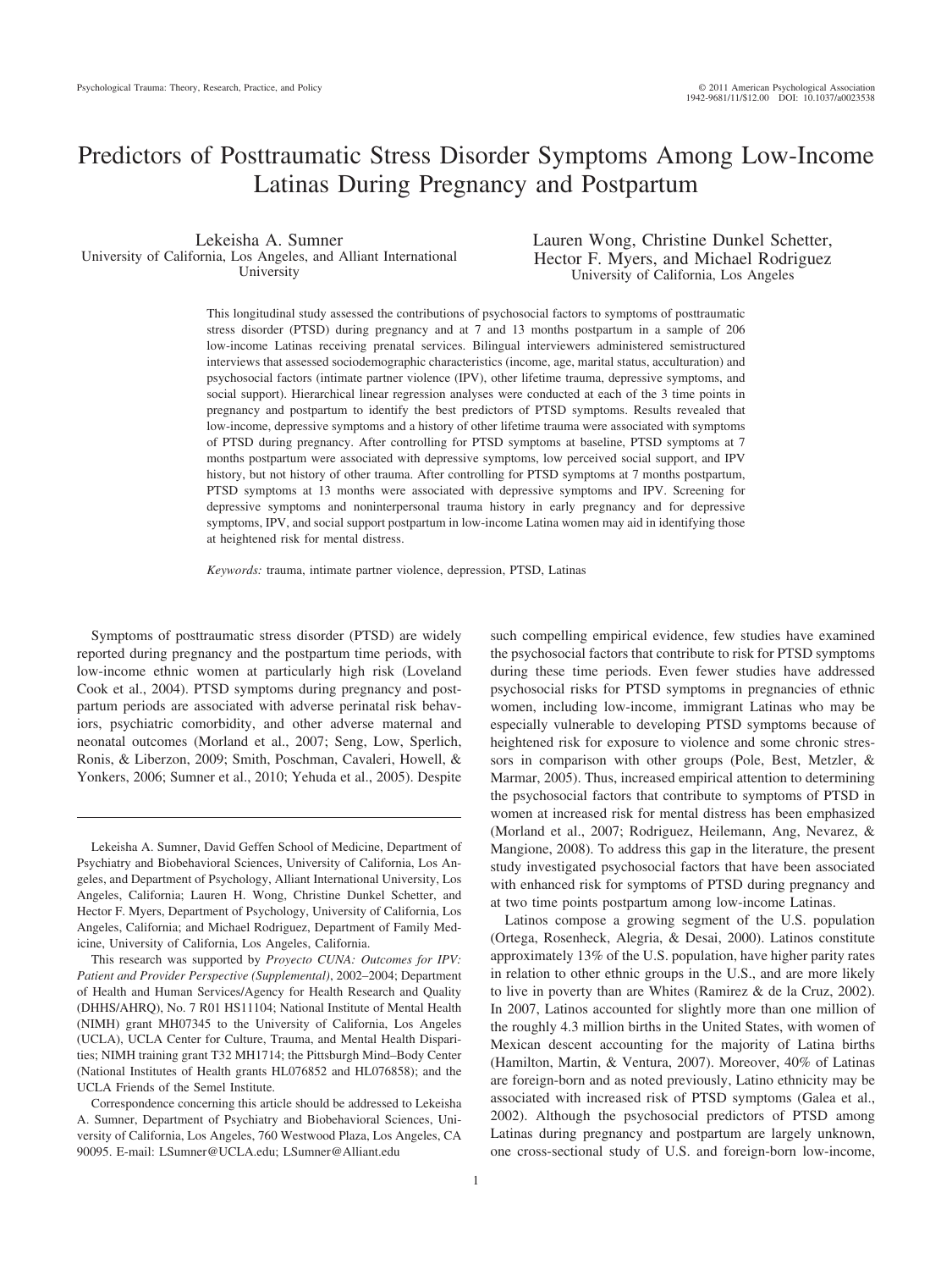pregnant Latinas found that those exposed to intimate partner violence (IPV) and who also had a history of other trauma exposure evidenced greater risk for PTSD than did those without either of these trauma experiences (Rodriguez et al., 2008). Fluctuations in PTSD symptoms during the pregnancy and postpartum periods have been documented (Onoye, Goebert, Morland, Matsu, & Wright, 2009), but identifying the sociodemographic and psychosocial predictors of these symptoms during pregnancy and postpartum has not been done.

#### **PTSD Symptoms and Psychosocial Risks**

Lifetime exposure to traumatic events is a fairly common occurrence and can precipitate symptoms of PTSD. In a representative national sample of adult women, Resnick, Kilpatrick, Dansky, Saunders, and Best (1993) reported that 36% reported lifetime exposure to violence (e.g., sexual and physical assault, homicide) perpetrated by someone they knew, and those who experienced crimes committed by known perpetrators had higher rates of PTSD (25.8%) than did those exposed to noncrime traumatic events (9.4%). Although it is important to note that only a small percentage (12.3%) of trauma-exposed individuals developed severe psychopathology subsequent to those events, these findings illustrate the need to consider not only diagnostic criteria of PTSD but also subclinical symptoms of PTSD following exposure to interpersonal trauma.

Given the increased need for community services for women exposed to interpersonal violence (Eisenman et al., 2009), pregnancy and postpartum appear to be especially important periods to address the effects of IPV (Kendall-Tackett, 2007). Among Latinas, the prevalence of IPV exposure during pregnancy is estimated to be 6.2% in comparison with 5.2% among pregnant women overall (Campbell, Torres, & Ryan, 1999; Yost, Bloom, McIntire, & Leveno, 2005). Women with histories of childhood trauma are also at greater risk for IPV exposure during adulthood, both overall and during pregnancy (Davidson, Hughes, Blazer, & George, 1991; Heise & Garcia-Moreno, 2002; Kessler & MaGee, 1993; Sumner, Myers, Carmona, Loeb, & Wyatt, 2009). Not surprisingly, substantial evidence confirms that negative reactions to trauma, depressive symptoms, and low perceived social support also contribute to PTSD risk, especially among women victims of violence (Andrews, Brewin & Rose, 2003; Coker et al., 2002; Zoellner, Foa & Brigidi, 2004). Taken together, this evidence indicates that early trauma confers risk for IPV during pregnancy, which in turn enhances vulnerability to depression and PTSD during pregnancy (Orr & Miller, 1995).

Two theoretical models provide useful concepts for examining predictors of PTSD symptoms among both foreign-born and U.S. born individuals, especially those from low socioeconomic backgrounds. The Vulnerable Population Conceptual Model (VPCM) posits that because some individuals or groups (i.e., those with low incomes, some ethnic groups, and immigrants) have limited psychosocial and material resource availability, they have increased risks emanating from added life burdens, resulting in a heightened susceptibility for decreased health and well-being (Flaskerud & Winslow, 1998). For example, because of limited life chances associated with low incomes and education, they may be more likely to live in communities with increased violence, thereby increasing their exposure to traumatic events and the development of PTSD symptoms. Unique to this model is that sociodemographic factors are postulated to directly influence health and well-being. Likewise, Myers (2009) described a life-span metamodel that proposed that cumulative risks across the life span contribute to increased exposure to adverse circumstances, chronic stress, and vulnerability and ultimately to poor health. Similar to the VPCM, this model also asserts that risk and protections conferred by ethnic-specific, socioeconomic, and psychosocial factors on health may differ across populations. This notion has been illustrated by findings that receipt of social support has been a potent independent predictor of positive mental health among Latinas, but not necessarily other populations (Campos et al., 2008; Sagrestano, Feldman, Rini, Woo, & Dunkel-Schetter, 1999; Taylor, Welch, Kim, & Sherman, 2007).

Therefore, the central objective of the current study was to assess the contributions of lifetime IPV exposure and other trauma exposure, depressive symptoms, and perceived levels of social support as risk factors for PTSD symptoms during pregnancy, and at 7 and 13 months postpartum in a sample of low-income, mainly immigrant Latinas. Specifically, and consistent with evidence to date (Galea et al., 2002; Resnick et al., 1993; Zoellner et al., 2004), it was hypothesized that (1) more severe symptoms of depression, IPV exposure, greater other trauma exposure, and lower levels of perceived social support would predict more severe PTSD symptoms during pregnancy and postpartum time points. We also hypothesized, consistent with previous evidence (Coker et al., 2002), that (2) social support would moderate the relationships between trauma exposure and severity of PTSD symptoms, controlling for co-occurring depression in this sample.

#### **Method**

These hypotheses were investigated with data from Proyecto CUNA, a longitudinal study initiated in 2003 that followed a clinic sample of 210 pregnant IPV positive and negative Latina women, who were at least 12 weeks pregnant when they were enrolled in the study. The primary objective of Proyecto CUNA was to examine the effects of IPV exposure on a range of maternal and child health and behavioral outcomes both during pregnancy and for up to 5 years postpartum. For the current study, participants completed face-to-face semistructured interviews during the prenatal period and at 7 and 13 months postpartum. Full details of the study recruitment procedures and methodology are published elsewhere (Rodriguez et al., 2008). Briefly, eligibility criteria included being at least age 18, at least 12 weeks pregnant, English or Spanish speaking, and receiving obstetric services from a private medical center and an HMO health clinic in the greater Los Angeles area.

### **Sample**

Institutional Review Board (IRB) approval was obtained at both sites as well as from the University of California, Los Angeles (UCLA). All women attending obstetrics clinics that served Latina populations between January 2003 and January 2004 were consecutively approached by bilingual–bicultural Latina research staff and informed about the study while waiting for routine appointments. All participants were compensated \$20 for the baseline interview and \$40 for each follow-up interview.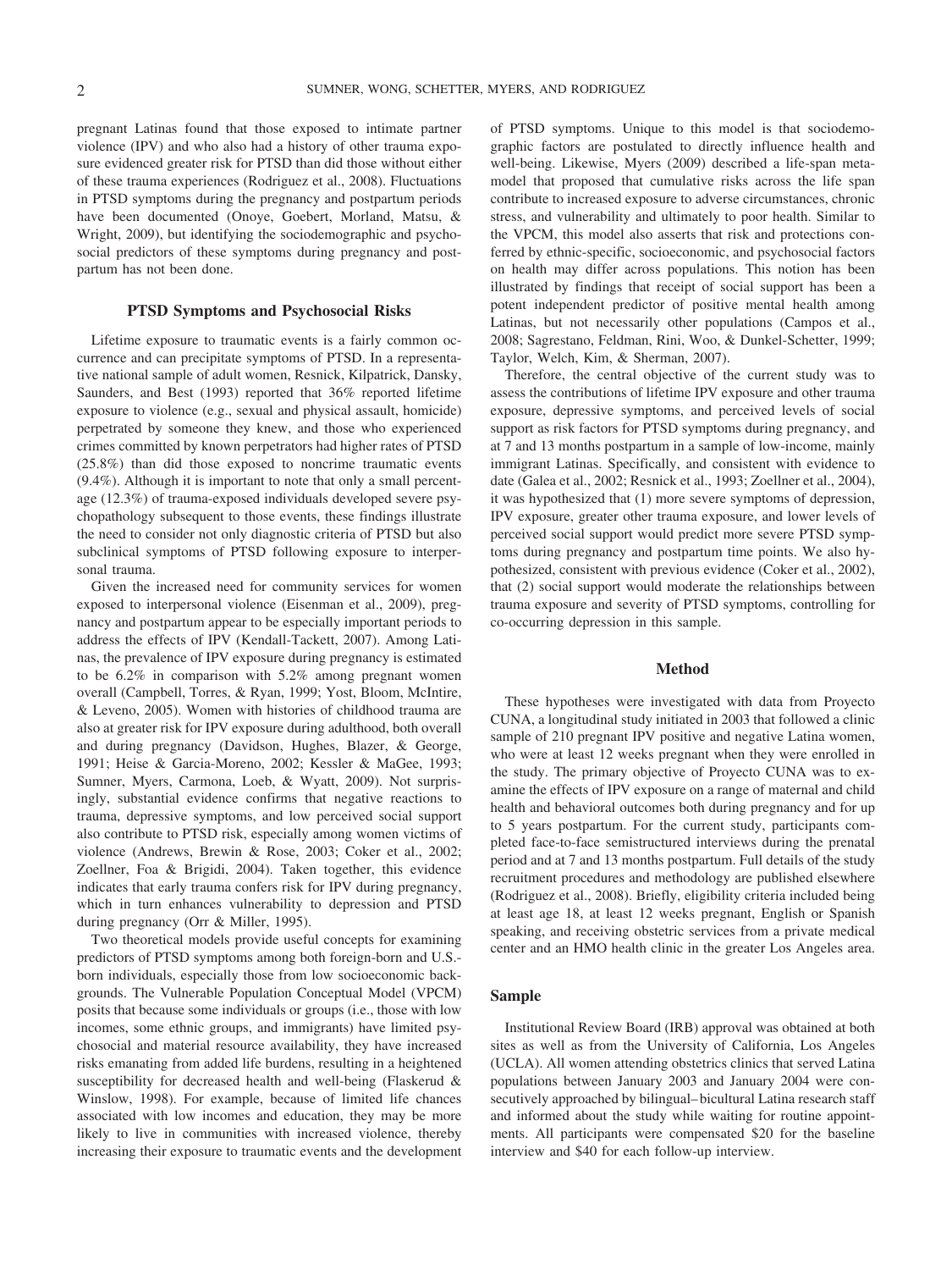A total of 210 women were enrolled into the study at baseline; 194 were present at Time 2 (7 months postpregnancy) and 190 at Time 3 (13 months postpregnancy). The majority of participants were recruited from the private medical center  $(61\%; n = 128)$  and the remainder from the HMO (39%;  $n = 82$ ). More participants were foreign born (76.2%), with most born in Mexico (53.4%), and the majority of interviews were conducted in Spanish (61.7%). Participants were on average 27.7 years old  $(SD = 5.8 \text{ years})$ , with 89.1% married and 10.9% single, divorced, or widowed. Approximately 58% of the women were unemployed, 46% had not graduated from high school, and 59% earned \$20,000 or less per year. Parity ranged from 0 to 10 children; the average number of children was 2, and 21% of the women were nulliparous.

### **Measures**

**Predictor variables.** Sociodemographic variables assessed during pregnancy included age, employment, marital/partner status, birthplace (foreign/U.S. born), length of time in the United States, parity, years of education, income level, and language of interview (English or Spanish).

Lifetime IPV exposure trauma status was ascertained during pregnancy using questions from the four-question Abuse Assessment Screen (AAS) (Soeken, McFarlane, Parker, & Lominack, 1998). Questions inquired about psychological, physical, and sexual abuse and a positive response to any of the abuse questions qualified a woman as being IPV positive. The AAS is a clinical screen for physical and sexual abuse within the last 12 months and was developed for both pregnant and nonpregnant women. Criterion-related validity was established and reliability was established at 97.5% using a test–retest method. On the basis of prior qualitative work, we modified this measure to include psychological experiences of being made to feel fearful for their safety. Women with positive responses to any one of the items were classified as IPV exposure. IPV was assessed during pregnancy and at each follow-up.

Other trauma (exposure to non-IPV physical, emotional, or sexual traumatic events) was measured with a 7-item index that assessed childhood experience of emotional or physical abuse by a parent or family member. These include four items from the Adverse Childhood Experiences Survey (ACE; Felitti et al., 1998), and three items from the Trauma History Questionnaire (THQ; Green, 1996) that identified sexual abuse from someone other than an intimate partner, witnessing household violence prior to age 18, and parental loss/separation prior to age 18. Positive responses to each item were summed, and scores ranged from 0 to 7, with higher scores reflecting higher exposure to early trauma.

Perceived social support was measured during pregnancy with the five-item Modified Medical Outcomes Study Social Support Survey (MSSS) (Sherbourne & Stewart, 1991) that included several types of support perceived as available, such as tangible (e.g., receiving transportation favors) and emotional (e.g., having someone to talk to) from either formal or informal sources. Scores range from 11 to 45, with high scores indicating high social support. Social support was assessed during pregnancy and at each followup. For this sample, reliability was good and ranged from an alpha of .87 to .93.

Depressive symptoms were measured during pregnancy with the seven-item Beck Depression Inventory Fast Screen (BDI–FS)

(Beck, Steer, & Brown, 2000) for Medical Patients. The BDI–FS is based on seven items from the BDI–II, which was developed to screen for depression in medical settings. Items are rated on a 4-point scale from 0 to 3 and total scores range from 0 to 19, with scores 10–21 suggestive of severe depression; 7–9 moderate; 4–6 mild; and 0–3 minimal or no depression. Depressive symptoms were assessed at all three time points. Reliability of the BDI–FS for this sample was high, ranging from an alpha of .85 to .86.

**Outcome variable.** Posttraumatic stress disorder symptoms were assessed at each time point with the 17-item PTSD Checklist—Civilian Version (PCL–C) (Housekamp & Goy, 1991), which measures the degree of severity of symptoms experienced in the last month, as outlined by the three PTSD symptom clusters in the *Diagnostic and Statistical Manual of Mental Disorders* (*DSM– IV–TR*; American Psychicatric Association, 2000). Participants were asked to describe their experiences in questions such as, "How much have you been bothered by repeated, disturbing memories, thoughts, or images of a stressful experience?" Women responded to questions using a 5-point scale ranging from 1 (*not at all*) to 5 (*extremely*) for each item. Total scores range from 17 (no symptoms) to 85 (indicating more PTSD symptoms). A total score of 50 or higher is associated with a probable diagnosis of PTSD. The PCL–C was assessed during pregnancy and at each follow-up. Scale reliability for the current sample was high at all time points with an alpha ranging from .95 to .96.

#### **Results**

All analyses were conducting using SPSS version 17. Table 1 shows the sample means, standard deviations, and alpha coefficients for the key variables measured in the study. Given a range of 17 to 85, women reported an average of 23.03 PTSD symptom scores across all three time points. Scores on depressive symptoms ranged from 0 to 19 and had an average of 2.13. Over two thirds of participants (67.5%) had experienced other trauma exposure (e.g., childhood trauma before age 17), and a third reported no lifetime experience of trauma (32.5%). Over the course of the study, the percentage of women who experienced lifetime IPV exposure increased from 44% to 48%, demonstrating that some women experienced IPV exposure for the first time during pregnancy and in the months after giving birth. Table 1 also reports amount of perceived social support that women received from individuals in their social network. Scores were relatively high across all time points, with an average of 36.74 from a range of 11 to 48.

The bivariate relationship between PTSD and the key variables was examined through *t* tests and a bivariate correlation matrix (see Table 2). Correlation for PTSD symptoms among the three time points was moderate, ranging from  $r = .34$  to .39. All of the key variables were moderately correlated in the predicted directions with PTSD symptoms at all three time points, with depressive symptoms slightly more strongly correlated. Variables that were significantly correlated with the outcome were entered as independent variables in the hierarchical linear regression model to examine their relationship with severity of PTSD symptoms.

A hierarchical linear regression was used to test the relationship between the predictor variables and severity of PTSD symptoms during pregnancy, and at 7 months and 13 months postpartum.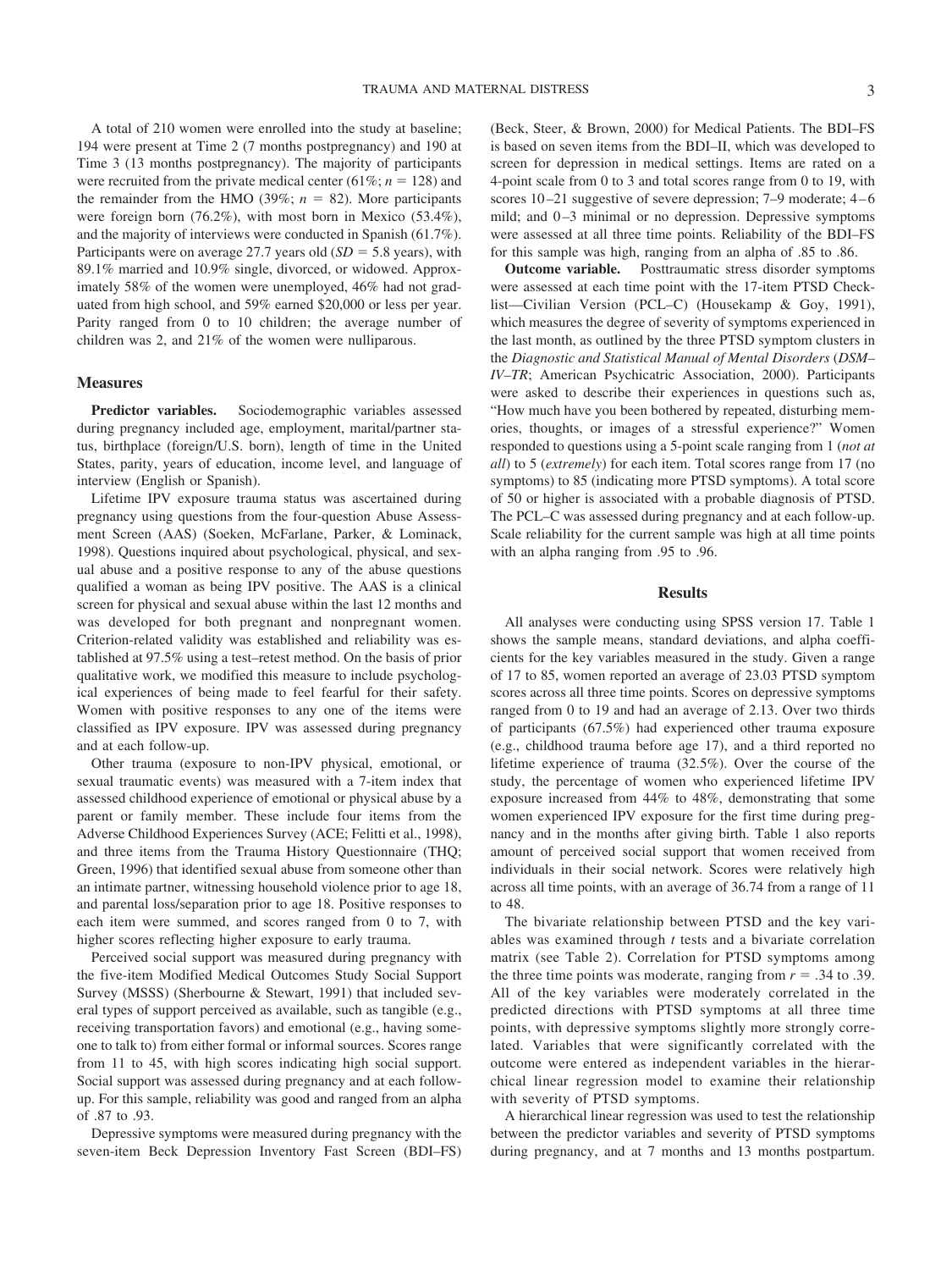| Variable                         | Mean $(SD)$   | Actual range | Alpha | N   |
|----------------------------------|---------------|--------------|-------|-----|
| PTSD symptoms:                   |               |              |       |     |
| Time 1                           | 25.34 (13.58) | 17 to 85     | .96   | 206 |
| Time 2                           | 21.33 (8.87)  | 17 to 68     | .95   | 194 |
| Time 3                           | 22.43 (9.65)  | 17 to 85     | .95   | 193 |
| Depressive symptoms:             |               |              |       |     |
| Time 1                           | 2.36(3.72)    | 0 to 17      | .85   | 194 |
| Time 2                           | 2.05(3.45)    | $0$ to 16    | .86   | 194 |
| Time 3                           | 1.97(3.44)    | 0 to 19      | .86   | 193 |
| Trauma history: Time 1           | 1.79(1.90)    | $0$ to $8$   | .73   | 206 |
| Lifetime IPV: Time 1             |               |              |       |     |
| Yes                              | 92(44%)       |              |       | 210 |
| N <sub>0</sub>                   | $118(56\%)$   |              |       |     |
| Lifetime and current IPV: Time 2 |               |              |       |     |
| Yes                              | 89 (45.9%)    |              |       | 194 |
| N <sub>0</sub>                   | $105(54.1\%)$ |              |       |     |
| Lifetime and current IPV: Time 3 |               |              |       |     |
| Yes                              | 91 (47.9%)    |              |       | 190 |
| N <sub>0</sub>                   | 99 (52.1%)    |              |       |     |
| Perceived support                |               |              |       |     |
| Time 1                           | 37.22 (7.26)  | 11 to 45     | .87   | 209 |
| Time 2                           | 36.57 (7.86)  | 11 to 48     | .90   | 191 |
| Time 3                           | 36.42 (8.32)  | 11 to 45     | .93   | 190 |

Table 1 *Sample Means, Standard Deviations (SD), and Alpha Coefficients for Key Variables*

*Note.* PTSD = posttraumatic stress disorder; IPV = intimate partner violence.

Table 3 shows the hierarchical regression model in which demographic variables were entered in the first step, scores on depressive and previous PTSD symptoms were entered at the second step, and psychosocial predictors such as non-IPV-specific trauma history, lifetime IPV exposure, and perceived social support were entered in the third and final step.

**During Pregnancy.** During pregnancy, and after controlling for marital status, income, and depressive symptoms, greater childhood trauma exposure ( $\beta = .24$ ,  $p < .01$ ) was associated with current PTSD symptoms. More severe depressive symptoms were associated with PTSD symptoms ( $\beta = .60, p < .05$ ). In addition, lower income was significantly associated with PTSD symptoms  $(\beta = -.14, p < .05)$ , such that women who made \$20,000 or less per year had higher PTSD scores ( $M = 1.6$ ,  $SD = .88$ ) than did those who made over \$20,000 per year  $(M = 1.3, SD = .59)$ . This model

explained 45% of the variance in predicting PTSD symptoms during pregnancy.

**7 months postpartum.** At 7 months postpartum (Time 2), and as expected, lifetime and recent IPV exposure and levels of perceived social support were significantly associated with severity of PTSD symptoms, after accounting for concurrent depressive and PTSD symptoms during pregnancy (see Table 4). Also, women who reported recent or lifetime IPV  $(M = 1.4, SD = .64;$  $M = 1.1, SD = .31; \beta = .15, p < .05$ , more concurrent depressive symptoms ( $\beta = .37, p < .01$ ), and lower levels of perceived social support ( $\beta = -.17, p < .05$ ) were more likely to have more severe PTSD symptoms. This model explained 33% of the variance in predicting PTSD symptoms at 7 months postpartum.

**13 months postpartum.** Results presented in Table 5 indicate that at 13 months postpartum (Time 3), and after controlling for

Table 2

|  | Bivariate Correlations of All Relevant Variables |  |  |  |
|--|--------------------------------------------------|--|--|--|
|--|--------------------------------------------------|--|--|--|

| <i>Bivariate Correlations of All Relevant Variables</i>                                                                                                                                                    |                                                                                                  |                                                                      |                                                                                         |                                                                          |                                                         |                                                  |                                              |                         |                         |                      |           |
|------------------------------------------------------------------------------------------------------------------------------------------------------------------------------------------------------------|--------------------------------------------------------------------------------------------------|----------------------------------------------------------------------|-----------------------------------------------------------------------------------------|--------------------------------------------------------------------------|---------------------------------------------------------|--------------------------------------------------|----------------------------------------------|-------------------------|-------------------------|----------------------|-----------|
| Variable                                                                                                                                                                                                   |                                                                                                  | 2                                                                    | 3                                                                                       | 4                                                                        | 5                                                       | 6                                                | 7                                            | 8                       | 9                       | 10                   | 11        |
| $1. \text{Age}$<br>2. Acculturation<br>3. PTSD Sxs: T1<br>4. PTSD Sxs: T2<br>5. PTSD Sxs: T3<br>6. Depressive Sxs: T1<br>7. Depressive Sxs: T2<br>8. Depressive Sxs: T3<br>9. Trauma Hx<br>10. Support: T1 | $-.241***$<br>.010<br>$-.033$<br>$-.142*$<br>$-.003$<br>$-.070$<br>$-.037$<br>$.162*$<br>$-.094$ | .007<br>.087<br>$.194*$<br>.034<br>$.278***$<br>.109<br>.101<br>.105 | $.345***$<br>$.340**$<br>$.666^{**}$<br>$.395***$<br>$.469**$<br>$.300**$<br>$-.376***$ | $.394***$<br>$.376***$<br>$.493***$<br>$.388***$<br>$.189*$<br>$-.299**$ | $.348***$<br>$.410**$<br>$.561***$<br>.137<br>$-.210**$ | $.439***$<br>$.556***$<br>$.377***$<br>$-.563**$ | $.640**$<br>$.168*$<br>$-.266$ <sup>**</sup> | .138<br>$-.496***$      | $-.280**$               |                      |           |
| 11. Support: T2<br>12. Support: T3                                                                                                                                                                         | $-.108$<br>$-.020$                                                                               | .054<br>.032                                                         | $-.271$ **<br>$.343***$                                                                 | $-.409**$<br>$-.244***$                                                  | $-.178***$<br>$-.275***$                                | $-.442**$<br>$-.483$                             | $-.425***$<br>$-.470**$                      | $-.487**$<br>$-.546***$ | $-.209**$<br>$-.148***$ | $.661***$<br>$.653*$ | $.736***$ |

*Note.* PTSD = posttraumatic stress disorder; Sxs = symptoms (i.e. depressive); Hx = history (i.e. Trauma history); T1, T2, T3 = Time 1, 2, or 3.  ${}^*p$  < 0.05.  ${}^{**}p$  < 0.1 (two-tailed).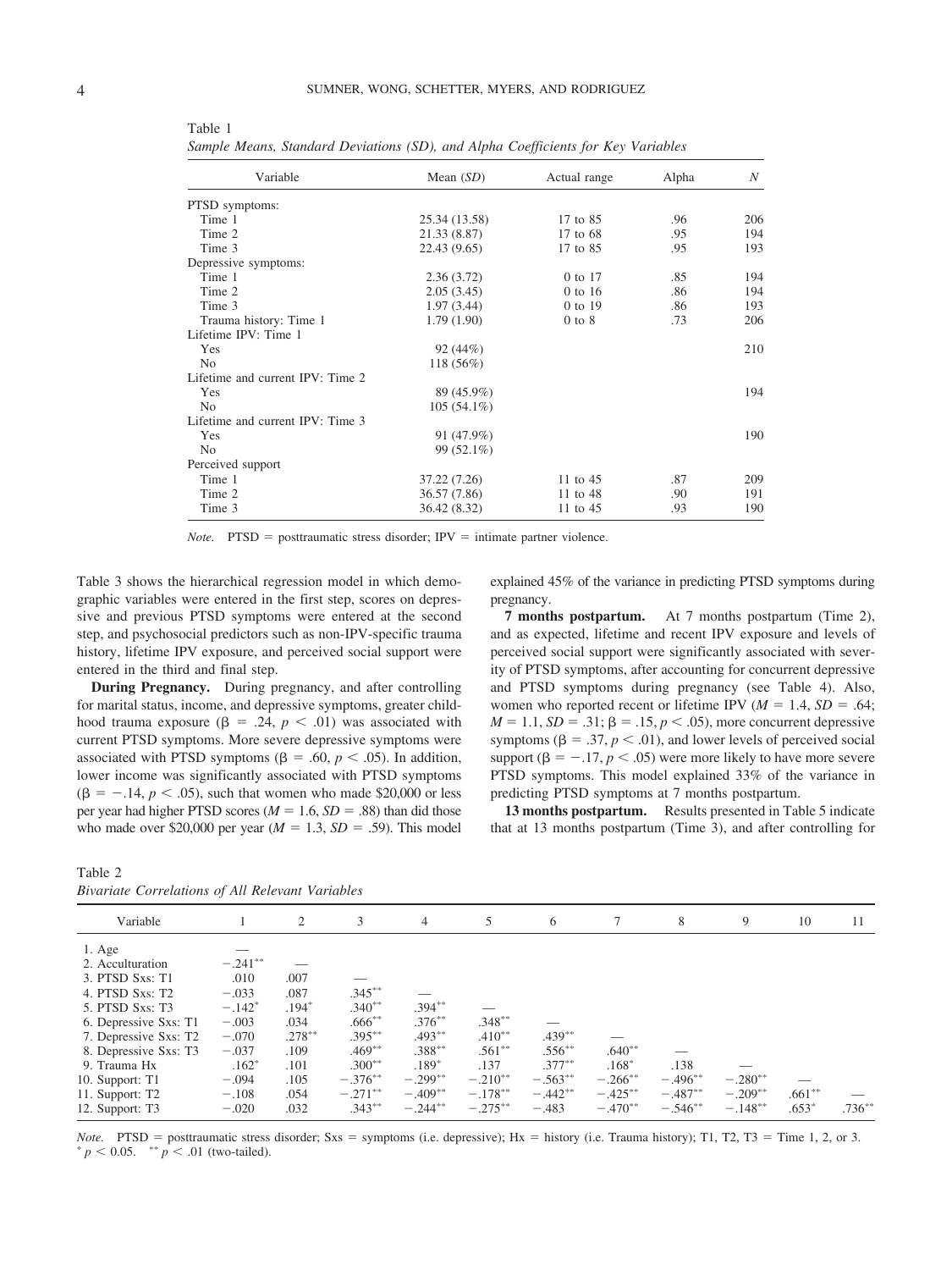|                         | Initial step entered |          |               | Final step |  |
|-------------------------|----------------------|----------|---------------|------------|--|
| Variable                | B(SE)                | β        | B(SE)         | β          |  |
| Step 1                  |                      |          |               |            |  |
| Marital status          | $-2.75(3.32)$        | $-.07$   | 2.42(2.59)    | .06        |  |
| Income                  | $-4.63(2.09)$        | $-.17*$  | $-3.61(1.65)$ | $-.14*$    |  |
| Step 2                  |                      |          |               |            |  |
| Depressive symptoms: T1 | 2.17(.21)            | $.62**$  | 2.09(.26)     | $.60***$   |  |
| Step 3                  |                      |          |               |            |  |
| Trauma history: T1      | 1.69(0.44)           | $.24***$ | 1.69(0.44)    | $.24***$   |  |
| Lifetime IPV: T1        | .53(1.69)            | .02      | .53(1.69)     | .02        |  |
| Perceived support: T1   | .15(.13)             | .08      | .15(.13)      | .08        |  |

Table 3 *Summary of Hierarchical Regression Analysis for Variables Predicting PTSD Symptoms at Time*  $1 (N = 166)$ 

*Note.*  $R^2 = .04$  for Step 1 ( $ps < .05$ );  $\Delta R^2 = .38$  ( $ps < .001$ ) for Step 2;  $\Delta R^2 = .06$  ( $ps < .01$ ) for Step 3.  $PTSD = posttraumatic stress disorder; SE = standard error; IPv = intimate partner violence; T1, T2, T3 = Time$ 1, 2, or 3.

 $p < 0.05$ . \*\*  $p < .01$  (two-tailed tests).

length of time in the U.S., severity of concurrent depressive symptoms, and severity of PTSD symptoms at 7 months postpartum, lifetime histories of IPV exposure were significantly associated with PTSD symptoms ( $\beta = .15$ ,  $p < .05$ ). After accounting for age, women who had reported lifetime histories of IPV exposure  $(M = 1.5, SD = .68)$  had higher PTSD symptoms scores than did those who had not  $(M = 1.1, SD = .35)$ , and those with more severe depressive symptoms at 13 months postpartum were also significantly more likely to evidence more severe PTSD symptoms  $(\beta = .60, p < .01)$ . This model explained 56% of the variance in predicting PTSD symptoms at 13 months postpartum.

In summary, results indicated that overall, PTSD symptoms in this sample were in the mild range at all time points. The results also identified slightly different patterns of associations between predictors of severity of PTSD symptoms at each measurement point, with a lifetime history of IPV exposure and concurrent depression being the most consistent risk factors. For example, during pregnancy, greater other childhood trauma exposure, more severe depressive symptoms, and lower income were the strongest predictors of severity of PTSD symptoms. At 7 months postpartum, a lifetime history of IPV exposure, more severe concurrent depressive symptoms, and lower levels of perceived social support were the strongest predictors. Finally, at 13 months postpartum, a lifetime history of IPV exposure and severity of concurrent depressive symptoms were associated with more severe PTSD symptoms. Finally, contrary to expectations, perceived social support did not moderate the relationship between other trauma exposure and severity of PTSD symptoms.

These multivariate models were robust and accounted for a substantial amount of the variance over time in this sample of lowincome, low-acculturated Latina women: 45% during pregnancy, 33% at 7 months postpartum, and 56% at 13 months postpartum.

#### **Discussion**

Maternal psychological distress has been implicated as having direct and indirect effects on both maternal and child health. In this sample of uniformly low-income pregnant Latinas, variations in income were still significantly and negatively associated with PTSD symptoms during pregnancy. This finding is consistent with prior results and theory suggesting that poverty directly contributes to risk of PTSD symptoms and may have a gradient effect

Table 4

| Variable                | Initial step entered |          | Final step  |           |  |
|-------------------------|----------------------|----------|-------------|-----------|--|
|                         | B(SE)                | β        | B(SE)       | β         |  |
| Step 1                  |                      |          |             |           |  |
| PTSD symptoms: T1       | .09(0.04)            | $.15*$   | .08(.04)    | $.12^{+}$ |  |
| Depressive symptoms: T2 | 1.18(.17)            | $.48***$ | .92(0.18)   | $.37***$  |  |
| Step 2                  |                      |          |             |           |  |
| Trauma history: T1      | $-.22(.31)$          | $-.05$   | $-.22(.31)$ | $-.05$    |  |
| Lifetime IPV: T2        | 2.51(1.17)           | $.15*$   | 2.51(1.17)  | $.15*$    |  |
| Perceived support: T2   | $-.19(.08)$          | $-.17*$  | $-.19(.08)$ | $-.17*$   |  |

*Summary of Hierarchical Regression Analysis for Variables Predicting PTSD Symptoms at Time 2 (N 184)*

*Note.*  $R^2 = .31$  for Step 1 ( $ps < .001$ );  $\Delta R^2 = .04$  for Step 2 ( $ps < .05$ ). PTSD = posttraumatic stress disorder; *SE* = standard error; IPV = intimate partner violence; T1, T2, T3 = Time 1, 2, or 3.  $\frac{p}{p}$  / 0.05.  $\frac{p}{p}$  / 0.01 (two-tailed tests).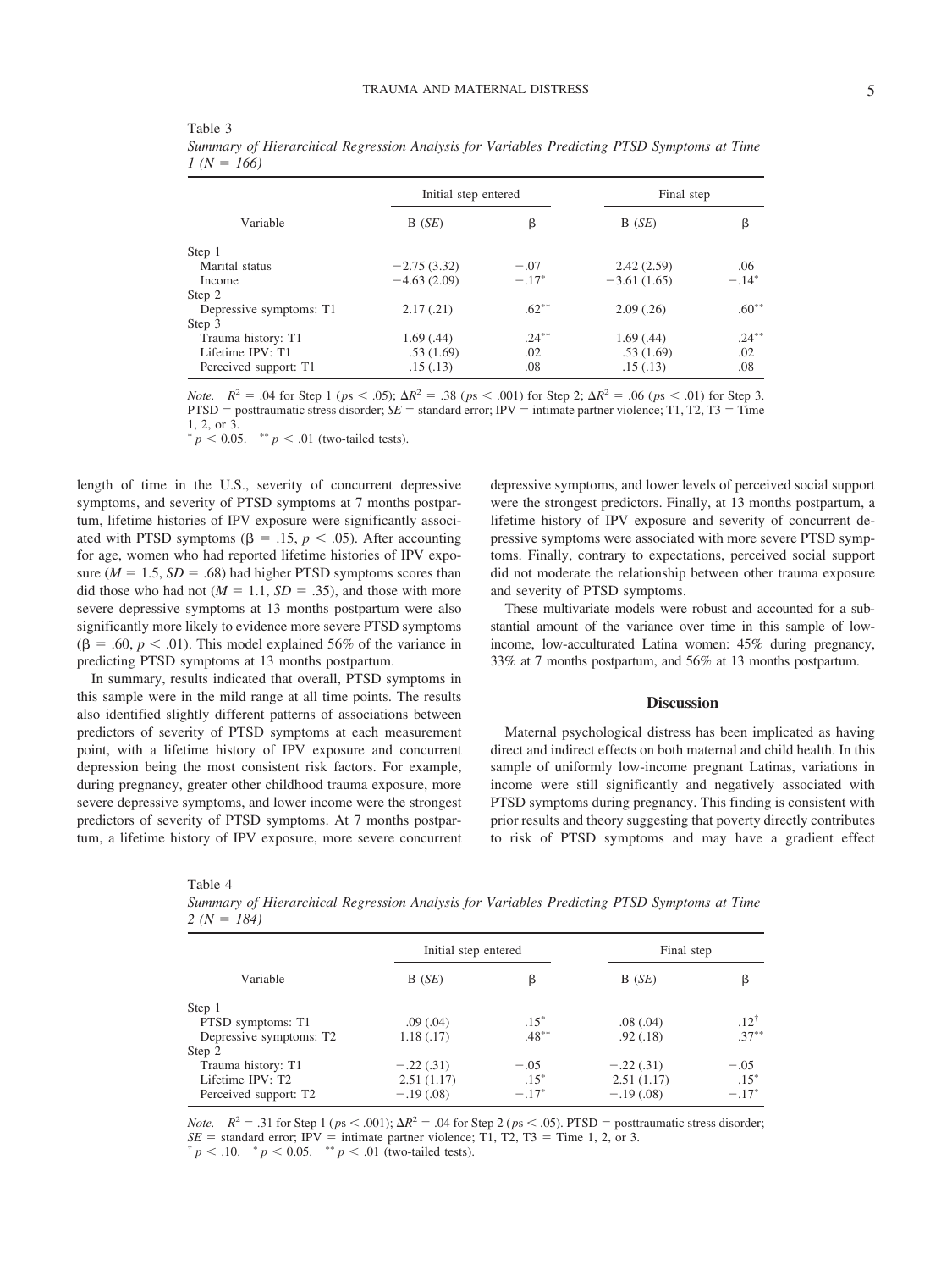Table 5

|                                     | Initial step entered |                  | Final step  |          |
|-------------------------------------|----------------------|------------------|-------------|----------|
| Variable                            | B(SE)                | β                | B(SE)       | β        |
| Step 1                              |                      |                  |             |          |
| Age                                 | $-.23(.21)$          | $-.11$           | $-.17(.15)$ | $-.08$   |
| Acculturation                       | .43(.23)             | .19 <sup>†</sup> | .14(.17)    | .06      |
| Step 2                              |                      |                  |             |          |
| PTSD symptoms: T2                   | .32(.10)             | $.23***$         | .30(.10)    | $.22***$ |
| Depressive symptoms: T <sub>3</sub> | 2.43(.28)            | $.62***$         | 2.34(.33)   | $.60***$ |
| Step 3                              |                      |                  |             |          |
| Trauma history: T1                  | $-.49(.52)$          | $-.07$           | $-.49(.52)$ | $-.07$   |
| Lifetime and recent IPV: T3         | 3.48(1.74)           | $.15*$           | 3.48(1.74)  | $.15*$   |
| Perceived support: T3               | .01(0.12)            | .01              | .01(.12)    | .01      |

*Summary of Hierarchical Regression Analysis for Variables Predicting PTSD Symptoms at Time*  $3 (N = 99)$ 

*Note.*  $R^2 = .06$  for Step 1 ( $ps < .10$ );  $\Delta R^2 = .52$  ( $ps < .001$ ) for Step 2;  $\Delta R^2 = .01$  for Step 3. PTSD = posttraumatic stress disorder;  $SE =$  standard error; IPV = intimate partner violence; T1, T2, T3 = Time 1, 2, or 3.

 $p < 0.10$ .  $p < 0.05$ .  $p < 0.01$  (two-tailed tests).

(Flaskerud & Winslow, 1998; Seng et al., 2009). However, in this sample the effects of income on PTSD symptoms diminished by the two postpartum follow-up time points. In turn, other factors such as interpersonal conflict, violence, and depressive symptoms became more important contributors to PTSD symptom severity over time.

As expected, depressive symptoms significantly predicted PTSD symptoms at each time point, but other factors, such as levels of perceived social support, lifetime IPV exposure, and other trauma history, made significant contributions as well. Although depressive and PTSD symptoms were significantly correlated at each time point, these correlations were attenuated somewhat after birth. Finally, after controlling for prior PTSD symptoms, depressive symptoms were still predictive of PTSD symptoms at all time points, which suggests that changes in PTSD are a function in part of ongoing depressed state. That is, increases in depressive symptoms contribute to PTSD symptoms over time. Increases or decreases in PTSD symptoms from pregnancy to postpartum were contributed to by higher or lower depressive symptoms.

Similar to a previous cross-sectional study using this cohort (Rodriguez et al., 2008), a history of noninterpersonal early life trauma was significantly associated with PTSD symptoms during pregnancy in this study. However, in the previous report, no evidence emerged that lifetime IPV exposure or lower levels of perceived social support contributed to PTSD symptoms during pregnancy. There are several plausible explanations for the emergence of additional findings in this study. First, there were some differences in the assessment of variables in these two sets of analyses. In this study, we operationalized lifetime IPV as a positive response to any experience of psychological, physical, and sexual abuse, whereas in the Rodriguez et al. (2008) study, IPV was examined separately as lifetime exposure and exposure in the previous 12 months. Second, in the earlier study, limited variance in some scores may have resulted in a ceiling effect such that insufficient variability in reported IPV and social support reduced the power of some tests.

Participants in the present study were recruited to ensure a final sample of approximately half with exposure to IPV (44% reported lifetime IPV at baseline). These rates are high but within the range reported in one other study of U.S. and foreign-born Latinas in which lifetime IPV exposure was from 21% to 84% (Hazen & Soriano, 2007). Given that high rates of revictimization among individuals with histories of lifetime trauma (especially childhood trauma) are well documented (Wyatt et al., 2002), it is not surprising that almost two thirds of the women in this study who were recruited for IPV exposure also reported histories of exposure to trauma in childhood. Additionally, a slight increase in the number of women who experienced such violence was observed over time in this study (from 44% to 47.9%). This finding is consistent with observations that pregnancy is a period of vulnerability to interpersonal violence (Amaro, Fried, Cabral, & Zuckerman, 1990; Castro et al., 2003). These findings affirm the need to consistently screen for IPV exposure over time, including during pregnancy and postdelivery follow-up visits in women at high risk for abuse.

A key finding of this study was that lifetime and recent IPV exposure were significantly associated with PTSD symptoms at 7 and 13 months postpartum. More specifically, after controlling for PTSD symptoms during pregnancy, residual PTSD symptoms at 7 and 13 months postpartum were found to be a function of greater lifetime history of IPV exposure as well as greater postpartum depressive symptoms, and at the 7-month time point with lower levels of postpartum perceived social support. However, lifetime non-IPV trauma history was unrelated to PTSD risk at either postpartum time point. These results suggest that risk for IPV extends beyond pregnancy, and its effects are exacerbated by co-occurring depression, as well as by lower social support even more than a year later in Latinas in these conflictual relationships. These results also suggest that history of other noninterpersonal trauma appears to serve as an independent risk factor for PTSD during early pregnancy, but its effects become attenuated over time, and recent experiences of interpersonal violence and cooccurring depression become better predictors of risk for PTSD.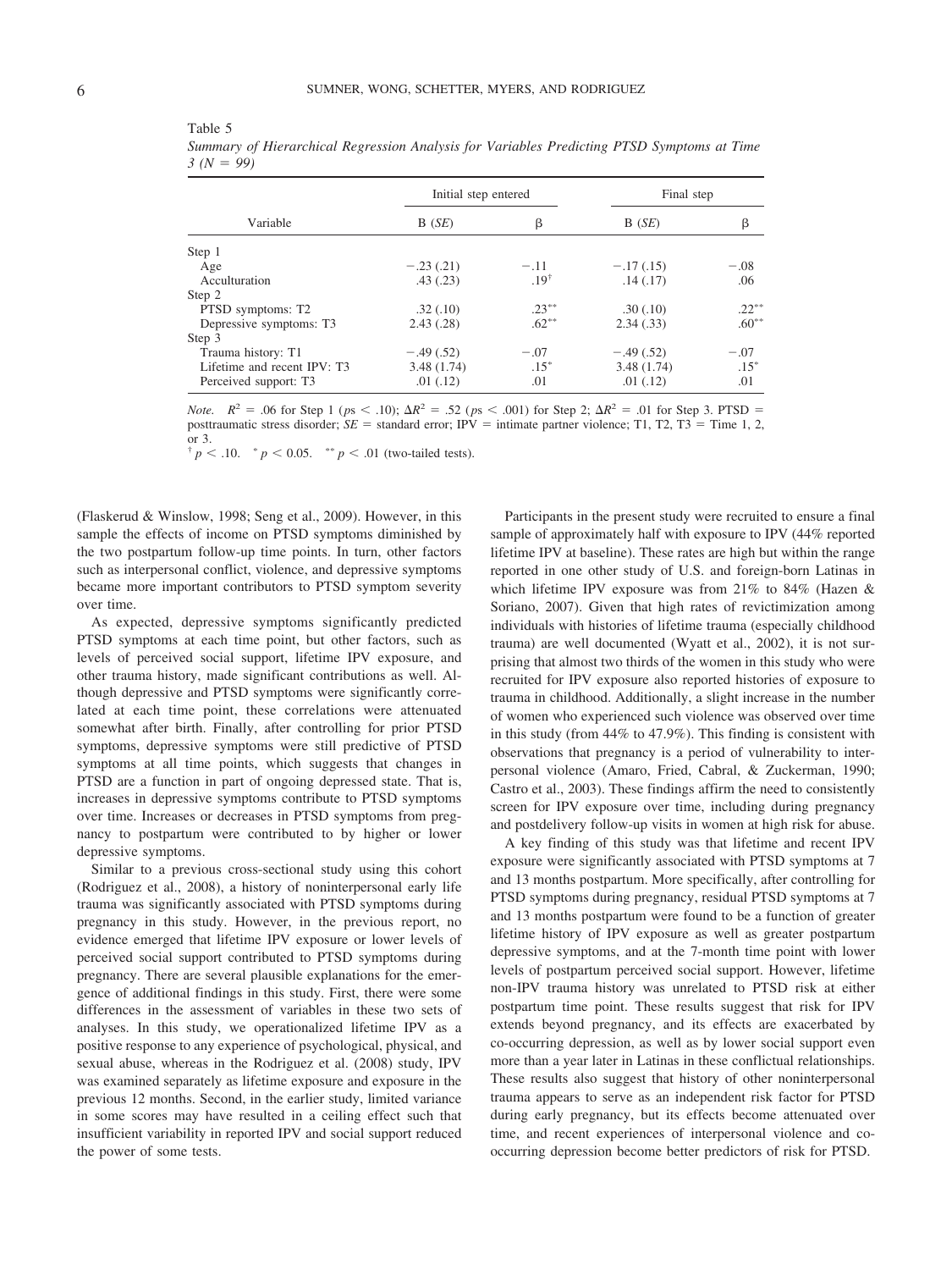The finding that level of perceived social support was an independent predictor of PTSD symptoms only at the 7-month postpartum period may suggest that prenatal social support is more influential in well being in early postpartum and in changes in PTSD symptoms from pregnancy to postpartum. Additional analyses (not shown) were conducted to test for perceived social support as a moderator of the relationship between trauma exposure and PTSD symptoms at each time point, but none were significant. Consistent with previous studies on Latinas during pregnancy and postpartum, women in the current study reported high levels of perceived social support at all time points, resulting in limited variance, which may have limited the power of tests of social support in this study.

It merits mentioning that the present sample included mainly low-income and low- acculturated Latinas from Mexico. Therefore our findings may not generalize to women of other Latina ethnic subgroups, languages, and socioeconomic backgrounds. Therefore, additional studies are needed to test whether these findings will replicate with Latinas from other subgroups (e.g., Cubans, Puerto Rican, etc.; Alegría et al., 2008).

Despite these interpretative cautions, the findings in this study benefit from several methodological strengths, including a prospective and longitudinal design, psychometrically sound measures administered in English and Spanish, and a difficult-to-reach and retain population.

The results from the present analysis may open up new lines of inquiry and provide guidance to clinical care. Because PTSD and depressive symptoms had independent effects, they should be assessed separately in future studies where possible and certainly during pregnancy. In order to develop and test culturally tailored interventions, future research should examine the mechanisms that may underlie the development of depressive and PTSD symptoms. Such studies should include assessment of culture-specific factors, such as sociocultural risks (e.g., ethnic discrimination) and socioeconomic status–related exposures (e.g., chronic stress), as well as protective factors (e.g., familism, social support, and spirituality) (Campos et al., 2008; Rini, Dunkel-Schetter, Wadhwa, & Sanman, 1999). All of these may make independent contributions to the expression and development of symptoms of emotional distress among Latinas and other populations of color (Myers, 2009).

In conclusion, increased empirical focus on symptoms of PTSD and associated psychosocial predictors are important in order to more fully contextualize the risks of mental distress during pregnancy and postpartum.

#### **References**

- Alegría, M., Canino, G., Shrout, P. E., Woo, M., Duan, N., Vila, D., . . . & Meng, X.-L. (2008). Prevalence of mental illness in immigrant and non-immigrant U.S. Latino groups. *American Journal of Psychiatry, 165,* 359–369.
- Amaro, H., Fried, L. E., Cabral, H., & Zuckerman, B. (1990). Violence during pregnancy and substance use. *American Journal of Public Health, 80,* 575–579.
- American Psychiatric Association. (2000). *Diagnostic and Statistical Manual of Mental Disorders DSM-IV-TR Fourth Edition* (Text Revision). Washington DC: American Psychiatric Publications.
- Andrews, B., Brewin, C. R., & Rose, S. (2003). Gender, social support and PTSD in victims of violent crime. *Journal of Traumatic Stress, 16,* 421–427.
- Beck, A. T., Steer, R. A., & Brown, G. K. (2000). *BDI–Fast Screen for Medical Patients manual*. San Antonio, TX: Psychological Corporation.
- Campbell, J., Torres, S., Ryan, J., King, C., Campbell, D. W., Stallings, R. Y., & Fuchs, S. C. (1999). Physical and nonphysical partner abuse and other risk factors for low birth weight among full term and preterm babies: A multiethnic case-control study. *American Journal of Epidemiology, 150,* 714–726.
- Campos, B., Dunkel-Schetter, C., Abdou, C. M., Hobel, C. J., Glynn, L. M., & Sandman, C. A. (2008). Familism, social support, and stress: Positive implications for pregnant Latinas. *Cultural Diversity and Ethnic Minority Psychology, 14,* 155–162.
- Castro, R., Peek-Asa, C., Garcia, L., Ruiz, A., & Kraus, J. F. (2003). Risks for abuse against pregnant Hispanic women: Morelos, Mexico and Los Angeles County, CA. *American Journal of Preventive Medicine, 25,* 325.
- Coker, A. L., Smith, P. H., Thompson, M. P., McKeown, R. E., Bethea, L., & Davis, K. E. (2002). Social support protects against the negative effects of partner violence on mental health. *Journal of Women's Health and Gender-Based Medicine, 11,* 465–470.
- Davidson, J. R. T., Hughes, D., Blazer, D. G., & George, L. K. (1991). Posttraumatic stress disorder in the community: An epidemiological study. *Psychology and Medicine, 21,* 713–721.
- Eisenman, D. P., Richardson, E., Sumner, L. A., Ahmed, S. R., Liu, H., Valentine, J., & Rodríguez, M. (2009). Intimate partner violence and community service needs among pregnant and postpartum Latina Women. *Violence and Victims, 24,* 111–121.
- Felitti, V. J., Anda, R. F., Nordenberg, D., Williamson, D. F., Spitz, A. M., Edwards, V., . . . & Marks, J. S. (1998). Relationship of childhood abuse and household dysfunction to many of the leading causes of death in adults. The Adverse Childhood Experiences (ACE) study. *American Journal of Preventive Medicine, 14,* 245–558.
- Flaskerud, J. H., & Winslow, B. J. (1998). Conceptualizing vulnerable populations health-related research. *Nursing Research, 47,* 69–78.
- Galea, S., Ahern, J., Resnick, H., Kilpatrick, D., Bucuvalas, M., Gold, J., & Vlahov, D. (2002). Psychological sequelae of the September 11 terrorist attacks in New York City. *New England Journal of Medicine, 346,* 982–987.
- Green, B. L. (1996). Trauma History Questionnaire. In B. H. Stamm (Ed.), *Measurement of stress, self-report trauma and adaptation* (pp. 366– 368). Lutherville, MD: Sidran Press.
- Hamilton, B. E., Martin, J. A., & Ventura, S. J. (2007). Births: preliminary data for 2006. *National Vital Statistics Reports, 56,* 1–18.
- Hazen, A. L., & Soriano, F. L. (2007). Experiences with intimate partner violence among Latina women. *Violence Against Women, 13,* 562–582.
- Heise, L., & Garcia-Moreno, C. (2002). Violence by intimate partners. In E. Krug et al. (Eds.), *World Report on Violence & Health* (pp. 87–121). Geneva, Switzerland: World Health Organization.
- Housekamp, B. M., & Goy, D. W. (1991). The assessment of posttraumatic stress disorder. *Journal of Interpersonal Violence, 6,* 367–375.
- Kendall-Tackett, K. A. (2007). Violence against women and the perinatal period: The impact of lifetime violence and abuse on pregnancy, postpartum, and breastfeeding. *Trauma, Violence, and Abuse, 8,* 344–353.
- Kessler, R. C., & MaGee, W. J. (1993). Childhood adversities and adult depression: Basic patterns of association in a US national survey. *Psychological Medicine, 23,* 107–115.
- Loveland Cook, C. A., Flick, L. H., Homan, S. M., Campbell, C., McSweeney, M., & Gallagher, M. E. (2004). Posttraumatic stress disorder in pregnancy: Prevalence, risk factors, and treatment. *Obstetrics and Gynecology, 103,* 710–717.
- Morland, L., Goebert, D., Onoye, J., Frattarelli, L., Derauf, C., Herbst, M., . . . & Friedman, M. (2007). Posttraumatic stress disorder and pregnancy health: Preliminary update and implications. *Psychosomatics, 48,* 304– 308.
- Myers, H. F. (2009). Ethnicity and socio-economic status-related stresses